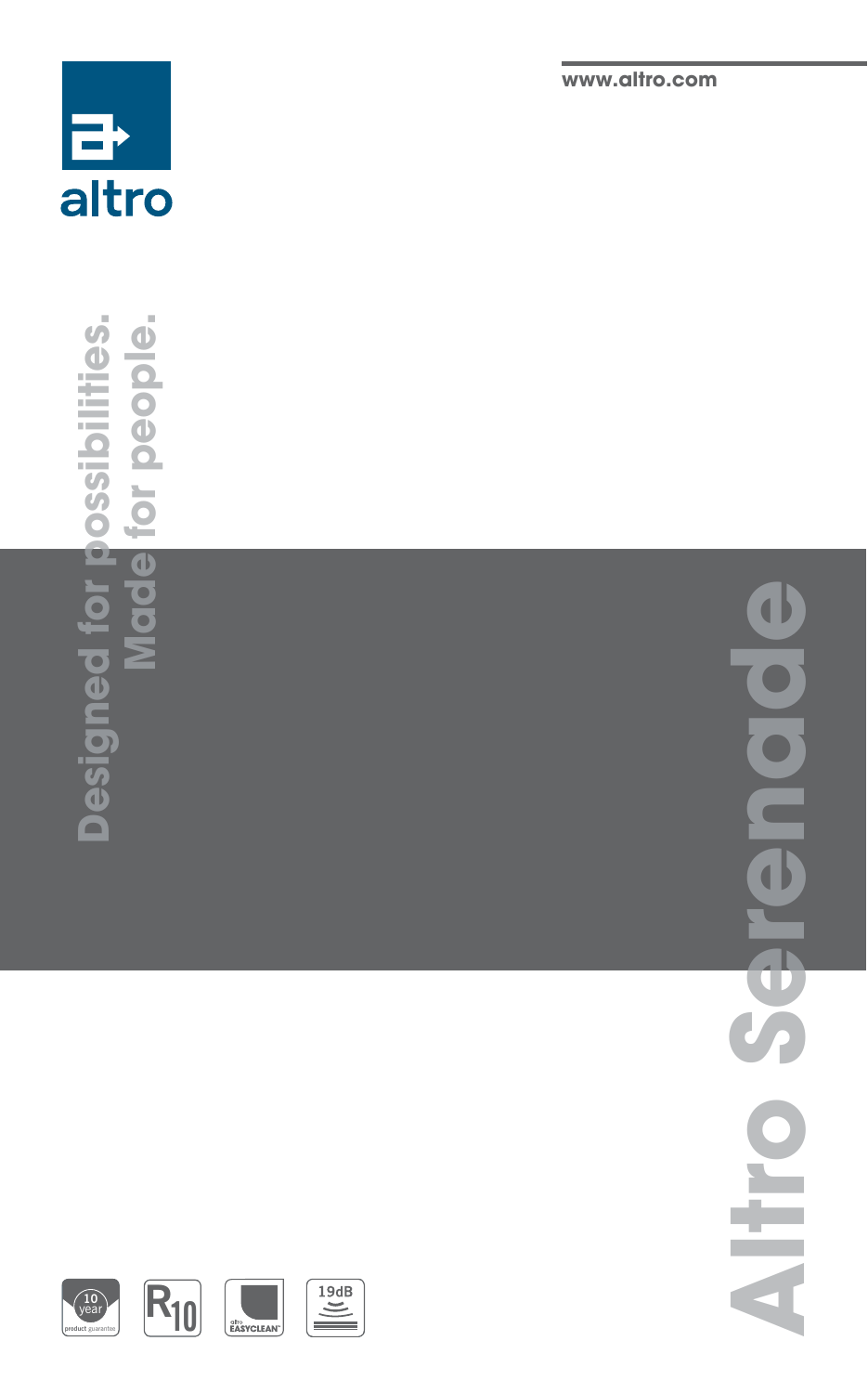

# **Altro Serenade**



Cymbal | SE3910 WR431 / A1M200 / LRV 53



Tambourine | SE3911 WR432 / A1M200 / LRV 26



Bridge | SE3912 WR433 / A1M200 / LRV 15



Prelude | SE3923 WR444 / A1M200 / LRV 24



Rhythm | SE3907 WR428 / A1M200 / LRV 50



Maestro | SE3903 WR424 / A1M200 / LRV 32



Cadence | SE3908 WR429 / A1M200 / LRV 26



Finale | SE3902 WR423 / A1M200 / LRV 20

Codes: WR = weld rod, A1M = mastic, LRV = light reflectance value Códigos: WR = Cordón de soldadura, A1M = Mástique, LRV = Valor de reflectancia de la Luz Abkürzungen: WR = Schweißschnüre, A1M = Altro mastic Dichtmasse, LRV = Lichtreflexionswert

All information is correct at the time of print and is subject to change without prior notice.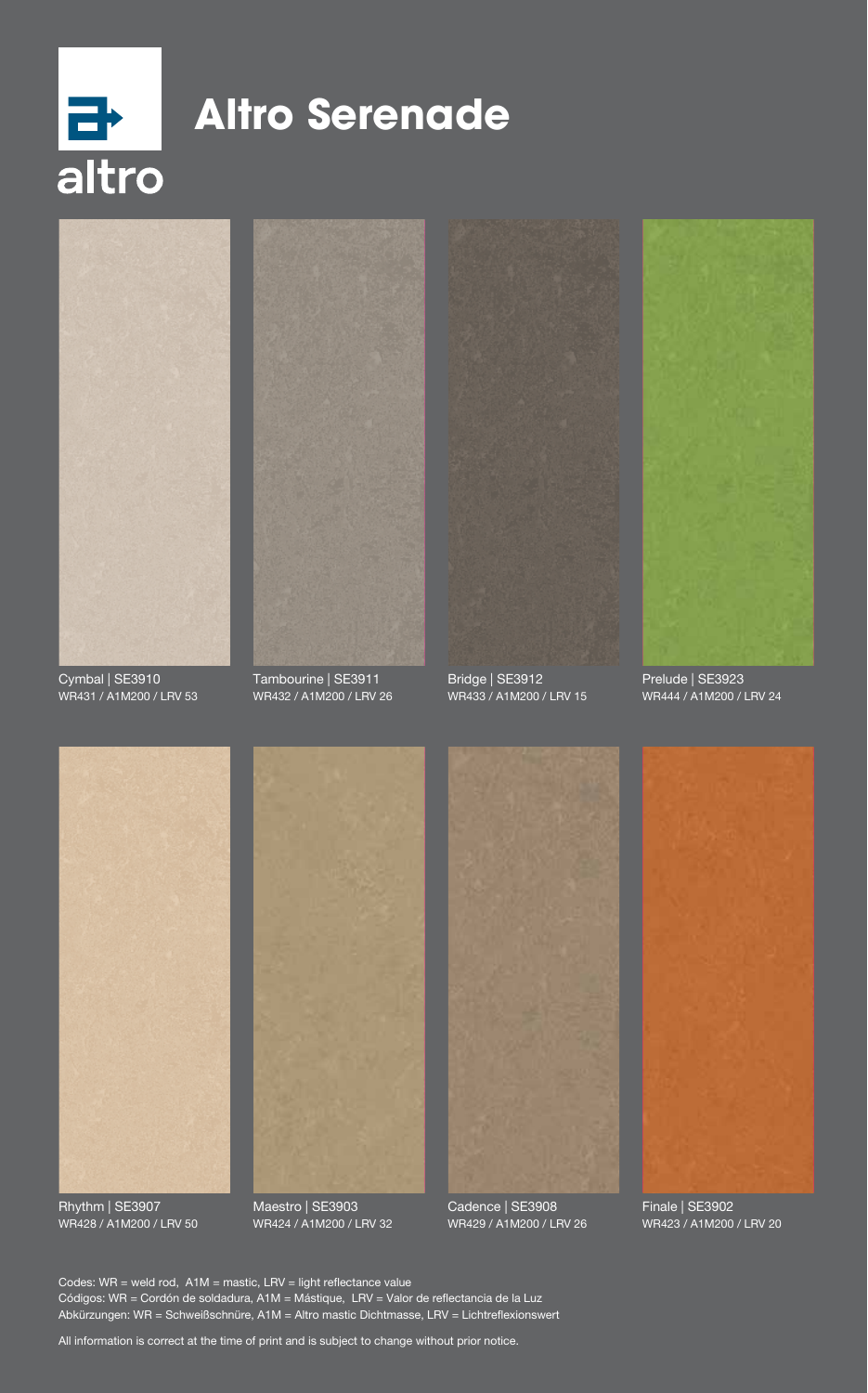



March | SE3925 WR446 / A1M200 / LRV 37

Encore | SE3929 WR450 / A1M200 / LRV 24

WR452 / A1M200 / LRV 17

Light Reflectance Values measured in accordance with BS8493:2008. Exact material match with samples cannot be guaranteed. Los Valores de Reflectancia de la luz se miden de acuerdo con BS8493:2008. Las muestras no pueden garantizar un color exacto. Lichtreflexionswerte gemäß BS8493: 2008. Eine exakte Übereinstimmung des Materials mit Mustern kann nicht garantiert werden.